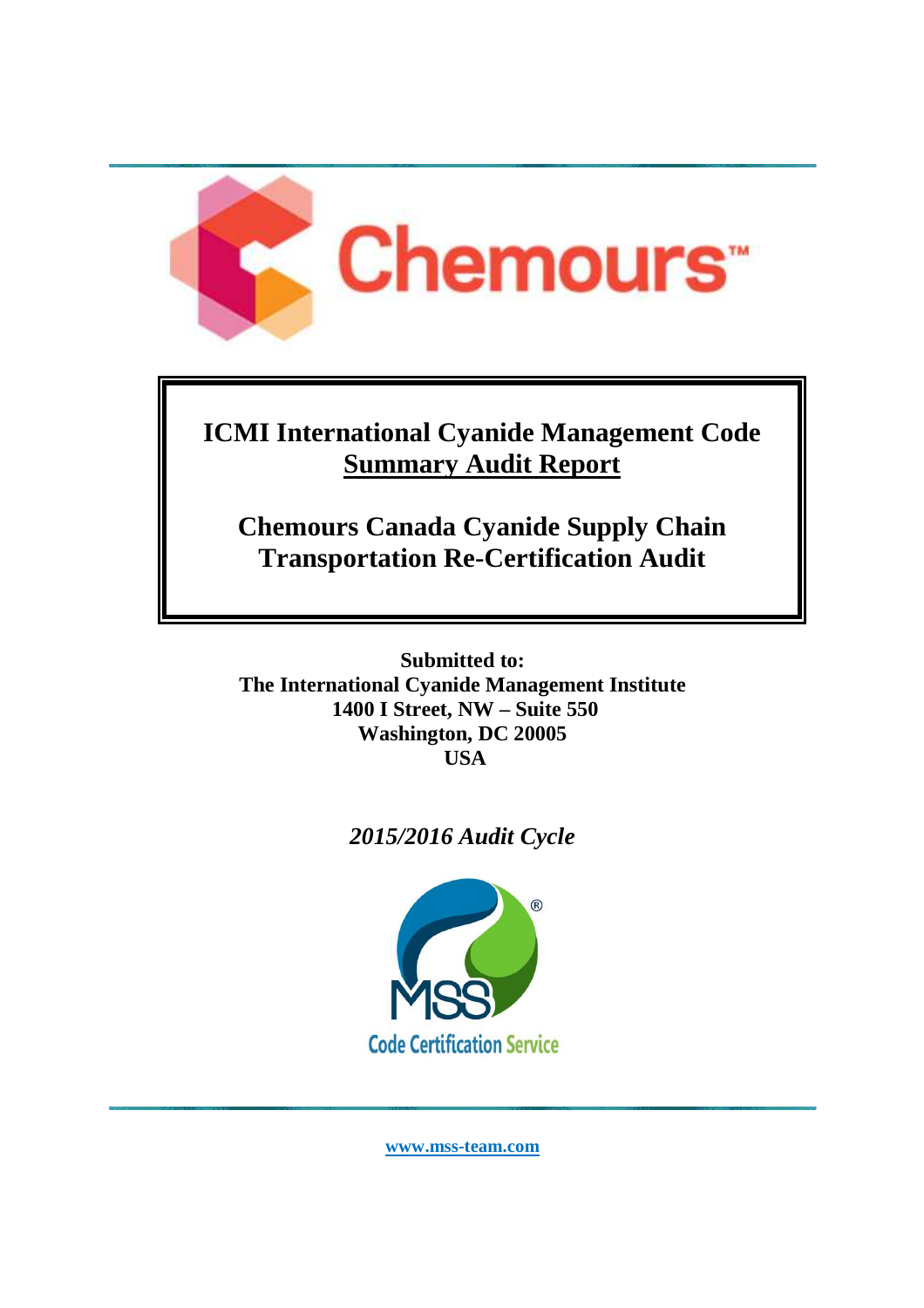

### **Chemours Canada Supply Chain Summary**

### **Contact Information:**

| <b>Name of Supply</b><br><b>Chain Consignor:</b>                      | The Chemours Company - Canada Supply Chain<br>Wilmington, Delaware<br><b>USA</b>                                                                                                                                                                                                                                                                                                                                                                                                      |
|-----------------------------------------------------------------------|---------------------------------------------------------------------------------------------------------------------------------------------------------------------------------------------------------------------------------------------------------------------------------------------------------------------------------------------------------------------------------------------------------------------------------------------------------------------------------------|
| <b>Name and contact</b><br>information<br>for<br><b>Chemours:</b>     | <b>Brian Morris</b><br>Cyanide Business Global Product Stewardship Manager<br>Email: Brian.R.Morris@chemours.com                                                                                                                                                                                                                                                                                                                                                                      |
| <b>Information for</b><br><b>Companies in</b><br><b>Supply Chain:</b> | <b>Groupe Robert / Rolex</b><br>Louis Lafontaine<br>65 Rue de Vaudreuil<br>Boucherville, QC J4B 5G4, Canada<br>Louis.Lafontaine@robert.ca<br>W-1-800-363-1225<br><b>DCR Logisites</b><br>150 Av Marcel-Baril<br>Rouyn Noranda, QC J9X 7C1<br>Louis.Lafontaine@robert.ca<br>W-1-800-363-1225<br><b>Octium Solutions</b><br>Rosanna Aurello<br>Director; Quality & Sustainability<br><b>Octium Solutions</b><br>80 Route 117<br>Malartic, QC<br><b>JOY 1Z0</b><br>$T: (450) 424 - 0161$ |

Chemours Canada Supply Chain  $\sqrt{2\pi}$  June 30, 2016

Name of Supply Chain Signature of Lead Auditor Date **www.mss-team.com**  Page 1 of 19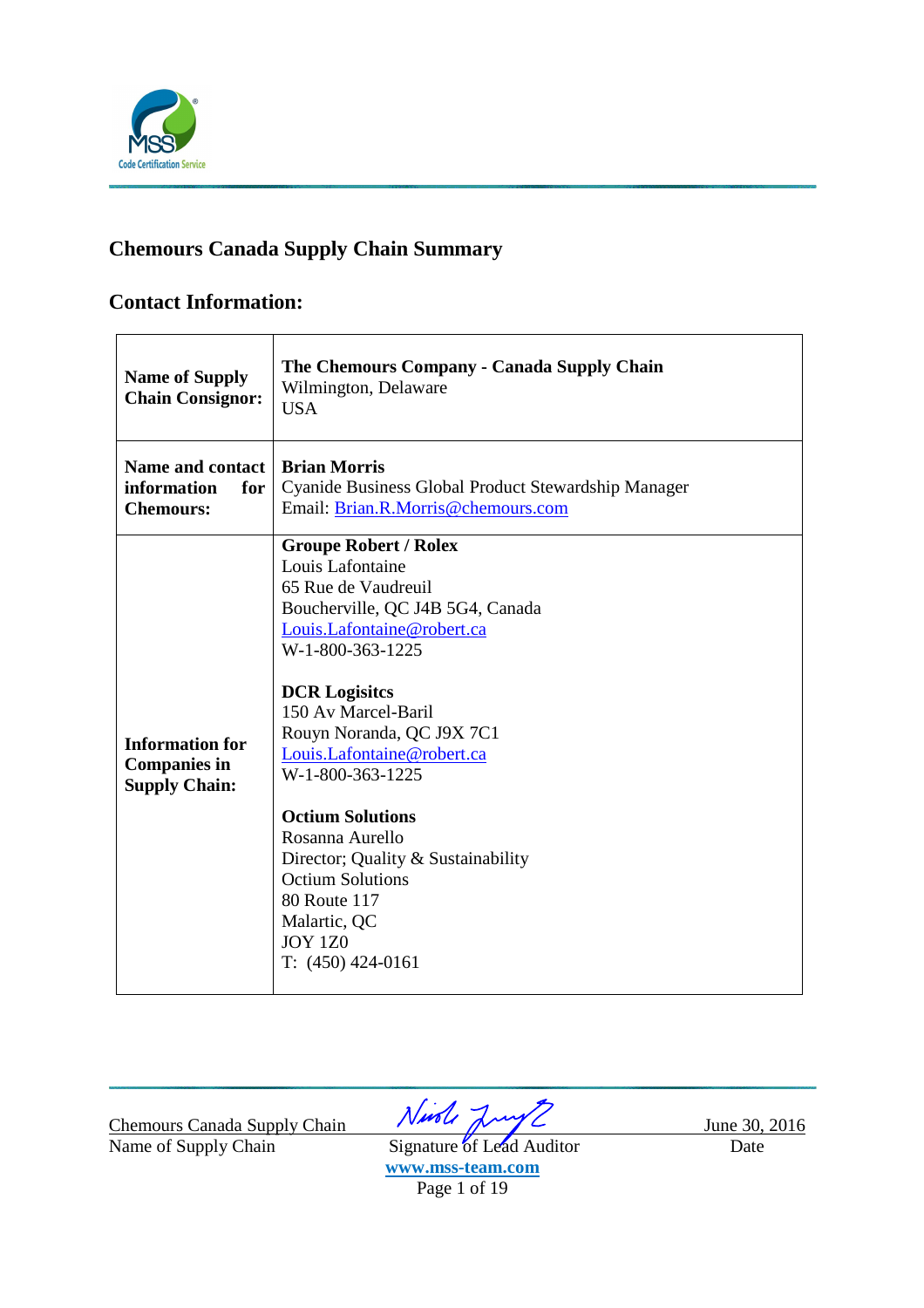

## **Chemours Supply Chain Overview**

The consignor for this Canadian supply chain is The Chemours Company (Chemours) headquartered in Wilmington, Delaware. The Cyanide Business is one of the Chemours businesses that operates globally. Chemours (formerly DuPont) was one of the original 14 International Cyanide Management Code (ICMC) signatory companies announced in 2005. As such, Chemours made the commitment to obtain ICMC certification for its global operations and supply chains. Chemours was the first cyanide producer in the world to achieve certification in June 2006 and the operation was re-certified in 2009 and in 2012.

Chemours produces sodium cyanide for use in the gold mining sector at their Memphis, Tennessee plant in the United States. The company maintains several cyanide distribution terminals and delivers cyanide to mining customers throughout the world. Cyanide that is distributed through the Canada Supply Chain is brought into Canada from Memphis. The sodium cyanide that is sold to gold mining customers is packaged in 1-ton bag-boxes, 1-ton Eco-paks, 1.4 ton Flo-bins, and ISO tanks.

This Chemours Canada Supply Chain has substantially changed since the previous 2012 ICMC certification audit. The Canada Supply Chain used to consist of warehousing activities at the DuPont Pointe Claire Distribution Centre (PCDC) and the TONA trucking operations based out of the PCDC facility, in Pointe Claire, Quebec. Chemours stopped using TONA for cyanide transportation services in January 2015 and started using Groupe Robert to transport cyanide from the PCDC warehouse on January 21, 2015. ICMI was notified of the change to the supply chain at this time. The last shipment of cyanide that was stored in the DuPont PCDC warehouse in the spring of 2015 was completed on June 19, 2015. Chemours split from DuPont shortly thereafter, on July 1, 2015, and therefore no longer used the DuPont PCDC facility.

This Supply Chain was not active after June 2015 until the first shipment of 2016 arrived at the Octium Solutions facility shortly before this re-certification audit on January 4, 2016. The delay in the auditing of the new supply chain components was approved by ICMI in 2015 due to the fact that the supply chain was not actively being used in the second half of 2015.

Confirmation was made during this audit process that Chemours conducted annual internal audits of its Canada Supply Chain partners between the 2012 audit and the end of the TONA / PCDC operations in 2015. Records were available to demonstrate that PCDC confirmed on June 30, 2015 that all cyanide had been removed from the warehouse earlier that month. Records of the shipments from the PCDC warehouse to mine customers using Groupe Robert in 2015 were evaluated and found to be acceptable during this audit.

Name of Supply Chain Signature of Lead Auditor Date

Chemours Canada Supply Chain Ningle June 30, 2016

**www.mss-team.com**  Page 2 of 19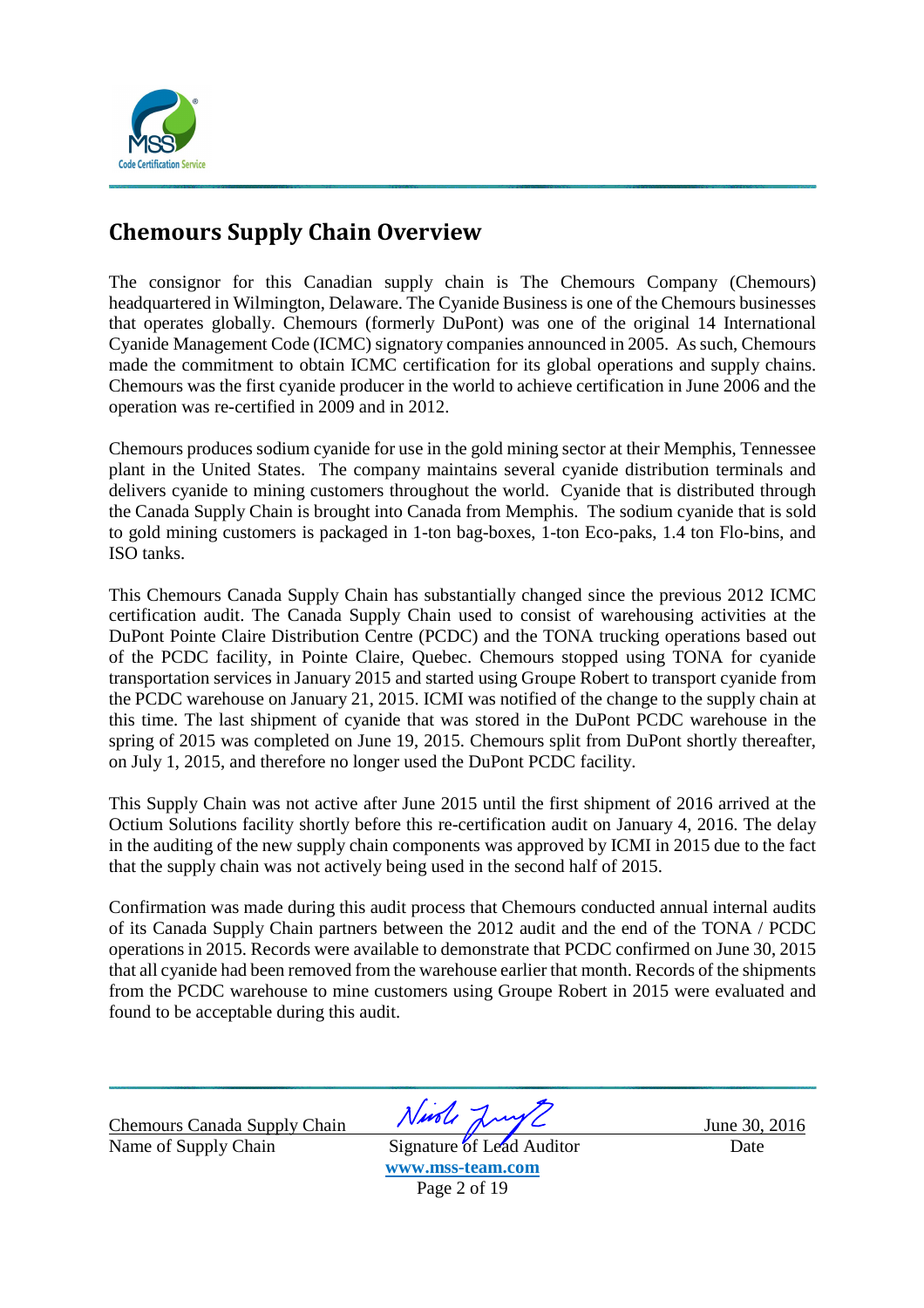

The current Canada Supply chain as of January 2016 is as follows: Cyanide is transported by the ICMC-certified signatory company Empire Express to the Octium Solutions interim storage facility located in Malartic, Quebec or is transferred directly to a Groupe Robert driver at the Boucherville Terminal for continued transportation to mine customers. Storage of cyanide only takes place at the Octium Solutions facility in Malartic. Groupe Robert is the only trucking company transporting cyanide in this supply chain. Supply Chain activities consist of the transport of cyanide into storage at the Octium Solutions facility in Malartic or transport from Malartic directly to mine customers in Canada.

The Boucherville Terminal functions as a corporate office for this supply chain and activities such as the coordination of drivers and equipment, training of personnel, provision of emergency response services, the oversight of the proper maintenance, and the tracking of equipment and shipments. The product is transported from the Malartic facility to mine sites using drivers dispatched from the Groupe Robert Boucherville Terminal or from the Groupe Robert (DCR Logistics) terminal in Rouyn Noranda, Quebec.

Chemours, Groupe Robert, DCR Logistics, and Octium Solutions personnel were included in this ICMC Re-Certification Audit. All three Canadian locations underwent full on-site ICMC audits and were found to be in full compliance with ICMC requirements.

## **Description of the Groupe Robert Transport Trucking Operation**

Groupe Robert personnel have been transporting dangerous goods in Canada safely for many years. The company was established in 1946 and is headquartered in Boucherville, Quebec. The company started transporting cyanide for Chemours in 2015. The Groupe Robert drivers involved in this supply chain are dispatched from the Boucherville and Rouyn Noranda terminals. The Rouyn Noranda terminal operates under the name DCR Logistics. Groupe Robert is quite diverse and has 41 distribution centers and terminals in Canada. Groupe Robert administrative support and corporate governance activities for this supply chain are managed from the Boucherville location.

Groupe Robert manages all aspects of the trucking operations including driver selection, training, dispatch, communication, and emergency preparedness and response.

Chemours Canada Supply Chain Night June 30, 2016 Name of Supply Chain Signature of Lead Auditor Date

**www.mss-team.com**  Page 3 of 19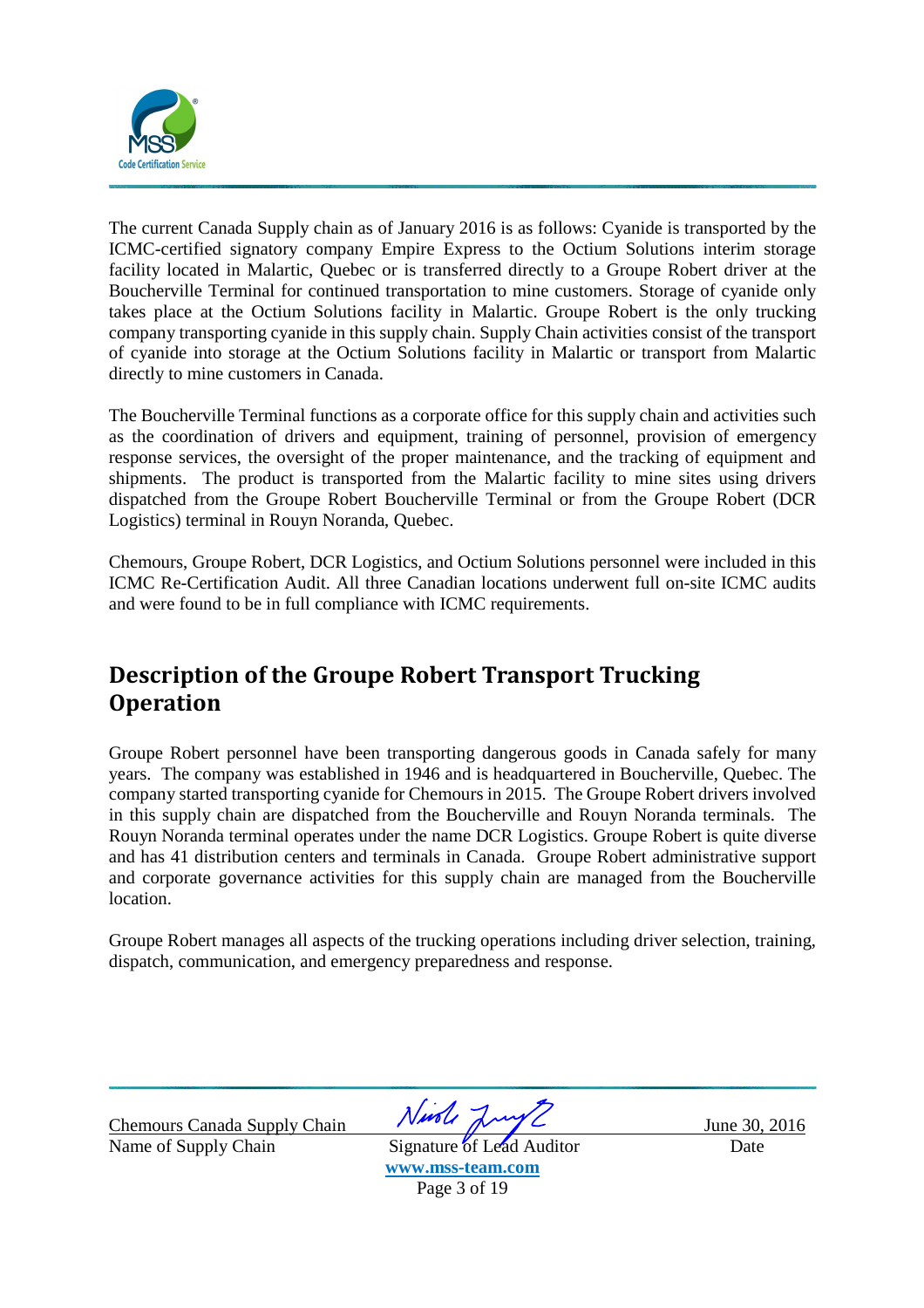

## **Description of Octium Solutions Operation**

Octium Solutions was established in 2015 and is affiliated with Quadra, a company founded in 1976 that has extensive chemical distribution experience. Octium benefits from Quadra's highly mature quality, environmental, health, and safety integrated management system. Octium uses this management system to ensure that their operation is compliant with ICMC requirements. Octium has one facility: the cyanide interim storage yard in Malarctic, Quebec. Product is brought to this location by Empire Express drivers and the trailers are then picked up for delivery to mine sites by Groupe Robert drivers. At the time of the audit, ISO tanks were at the facility and the facility was not involved in opening any containers.

## **Audit Implementation**

This report contains information regarding the on-site International Cyanide Management Code (ICMC) re-certification audits of the Chemours Canada Cyanide Supply Chain management activities, Groupe Robert (including DCR Logistics) trucking operations, and Octium Solutions interim storage activities.

The audit was conducted on January 12-15, 2016 in Boucherville, Rouyn-Noranda, and Malartic, Quebec, Canada. Personnel from Chemours, Groupe Robert, DCR Logistics, Octium, and Quadra (parent company to Octium) were included in the audit. Interviews were conducted, policies and procedures were reviewed, records were evaluated, operations were observed, and equipment and facilities were inspected. Records of the shipments from the PCDC warehouse to mine customers using Groupe Robert in 2015 were also evaluated and found to be acceptable during this audit.

The supply chain was audited fully using the ICMI Cyanide Transportation Protocol. Chemours personnel were in attendance throughout the auditing process and were interviewed, as necessary, in order to verify supply chain compliance with the ICMC transport protocol questions.

The audit was performed by an independent third-party auditor who was pre-approved by the ICMI as a Lead Auditor for all types of International Cyanide Management Code (ICMC) audits and as a technical expert for ICMC audits of cyanide transportation and production operations.

Name of Supply Chain Signature of Lead Auditor Date

Chemours Canada Supply Chain  $N$  Musle  $\frac{2016}{30,2016}$ 

**www.mss-team.com**  Page 4 of 19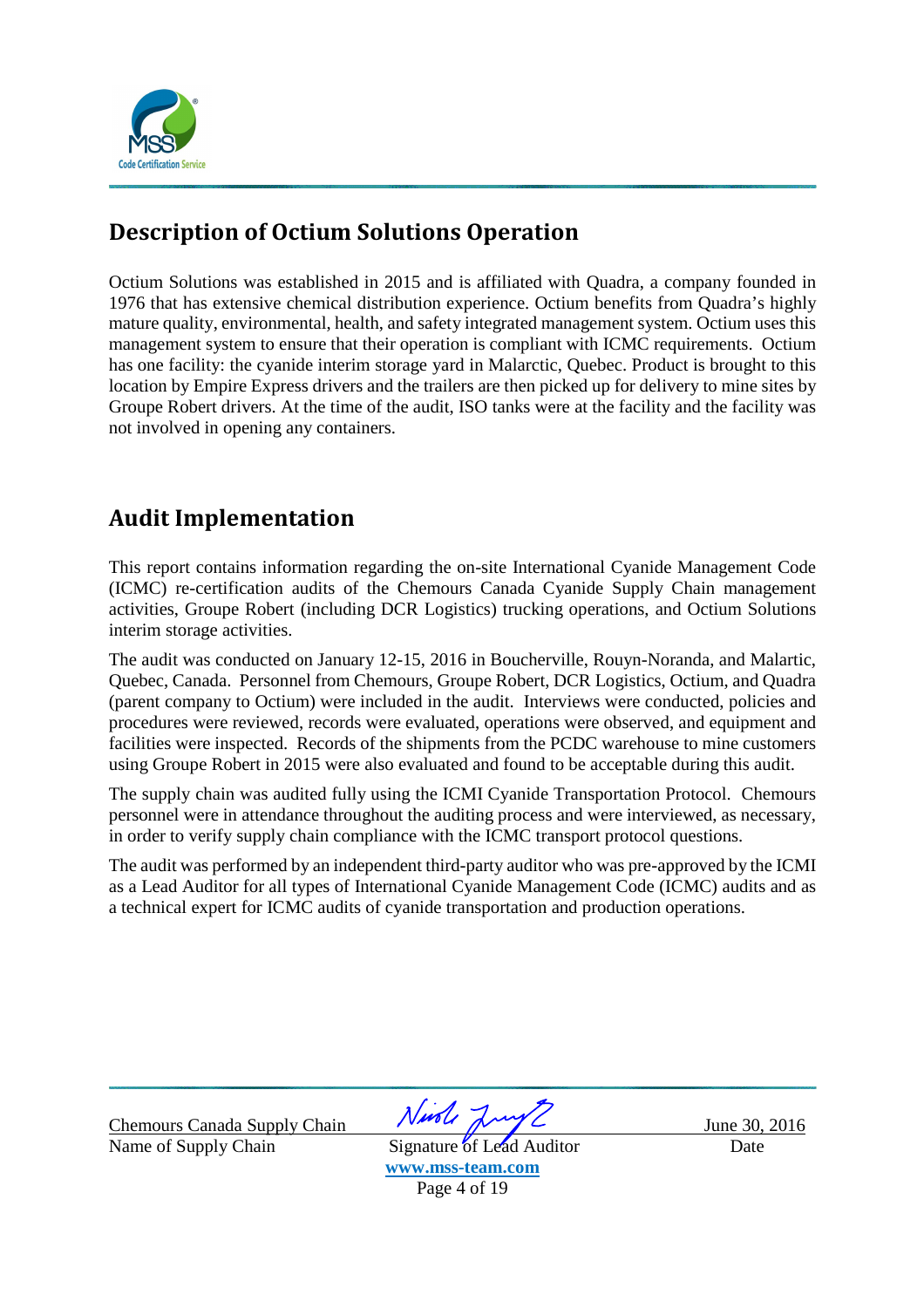

### **Chemours Supply Chain Re-Certification Audit - Auditor's Finding and Attestation**

Cyanide management practices for the Chemours Canada Supply Chain were evaluated for ICMC compliance using the *ICMI Cyanide Cyanide Transportation Protocol.* Chemours, Groupe Robert, and Octium internal policies, standards, and procedures, regarding the management of the Cyanide Transportation Supply Chain, were reviewed. Records of the shipments from the PCDC warehouse to mine customers using Groupe Robert in 2015 were also evaluated and found to be acceptable during this audit.

The audit was conducted through discussions and interviews with Chemours, Groupe Robert (including DCR Logistics), and Octium personnel. Operations, facilities, and equipment were physically evaluated. Records regarding shipment tracking, security measures, shipping documentation, community involvement, operational procedures, training, and emergency response records were randomly sampled during the audit and were also found to be acceptable.

All personnel were very well prepared for the audit. The audit team found that the overall level of preparedness and understanding of ICMC requirements was excellent.

No cyanide environmental spills or human exposures have occurred in this supply chain.

Confirmation was made during this audit that Chemours personnel confirmed continuous ICMC compliance through the performance of internal audits of the previous supply chain TONA and PCDC operations several times between 2012 and 2015. 2015 and 2016 shipment records were available for review during this audit. According to records and interviews, all operations within this supply chain (previous and current warehouse and transportation partners) were maintained in compliance with ICMC requirements continuously since the previous ICMC certification audit in 2012.

Name of Supply Chain Signature of Lead Auditor Date

Chemours Canada Supply Chain Night June 30, 2016

**www.mss-team.com**  Page 5 of 19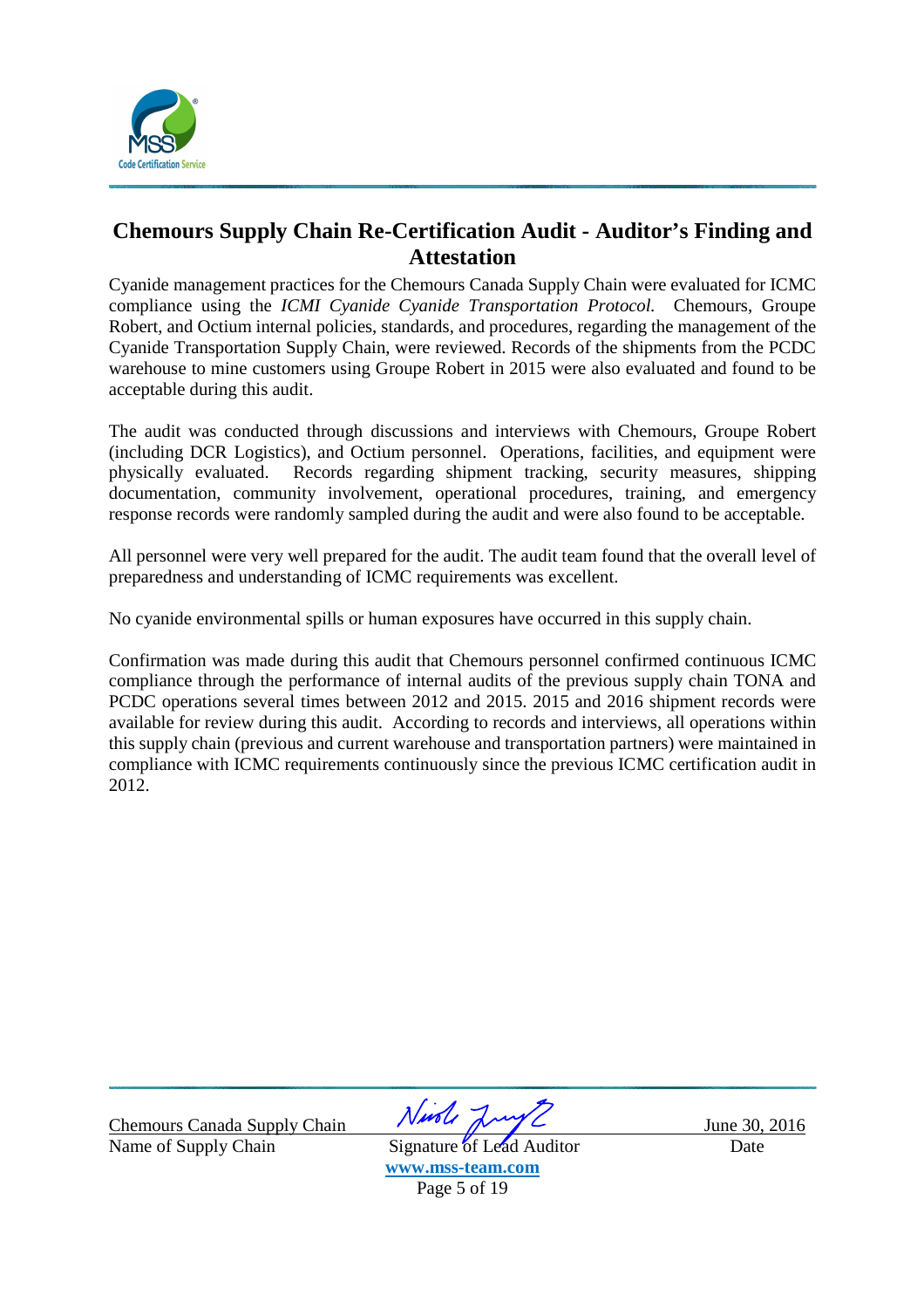

The Chemours Canada Sodium Cyanide Supply Chain was found to be in FULL COMPLIANCE with the ICMI International Cyanide Management Code requirements.

| <b>Audit Company:</b>     | <b>MSS Code Certification Service</b> |
|---------------------------|---------------------------------------|
|                           | www.mss-team.com                      |
| Lead / Technical Auditor: | Nicole Jurczyk                        |
|                           | E-mail: CodeAudits@mss-team.com       |
| Date(s) of Audit:         | January 12-15, 2016                   |

I attest that I meet the criteria for knowledge, experience and conflict of interest for Code Certification Audit Team Leader, established by the International Cyanide Management Institute and that all members of the audit team meet the applicable criteria established by the International Cyanide Management Institute for Code Certification Auditors.

I attest that the Audit Reports accurately describe the findings of the re-certification audit. I further attest that the re-certification audit was conducted in a professional manner in accordance with the International Cyanide Management Code Verification Protocol for Cyanide Transportation Operations and using standard and accepted practices for health, safety and environmental audits.

|                                     | Nuole Lunge               |  |               |
|-------------------------------------|---------------------------|--|---------------|
| <b>Chemours Canada Supply Chain</b> |                           |  | June 30, 2016 |
| Name of Operation                   | Signature of Lead Auditor |  | Date          |

Chemours Canada Supply Chain *Nurole June 20, 2016*<br>Name of Supply Chain Signature of Lead Auditor Date Name of Supply Chain Signature of Lead Auditor Date

**www.mss-team.com**  Page 6 of 19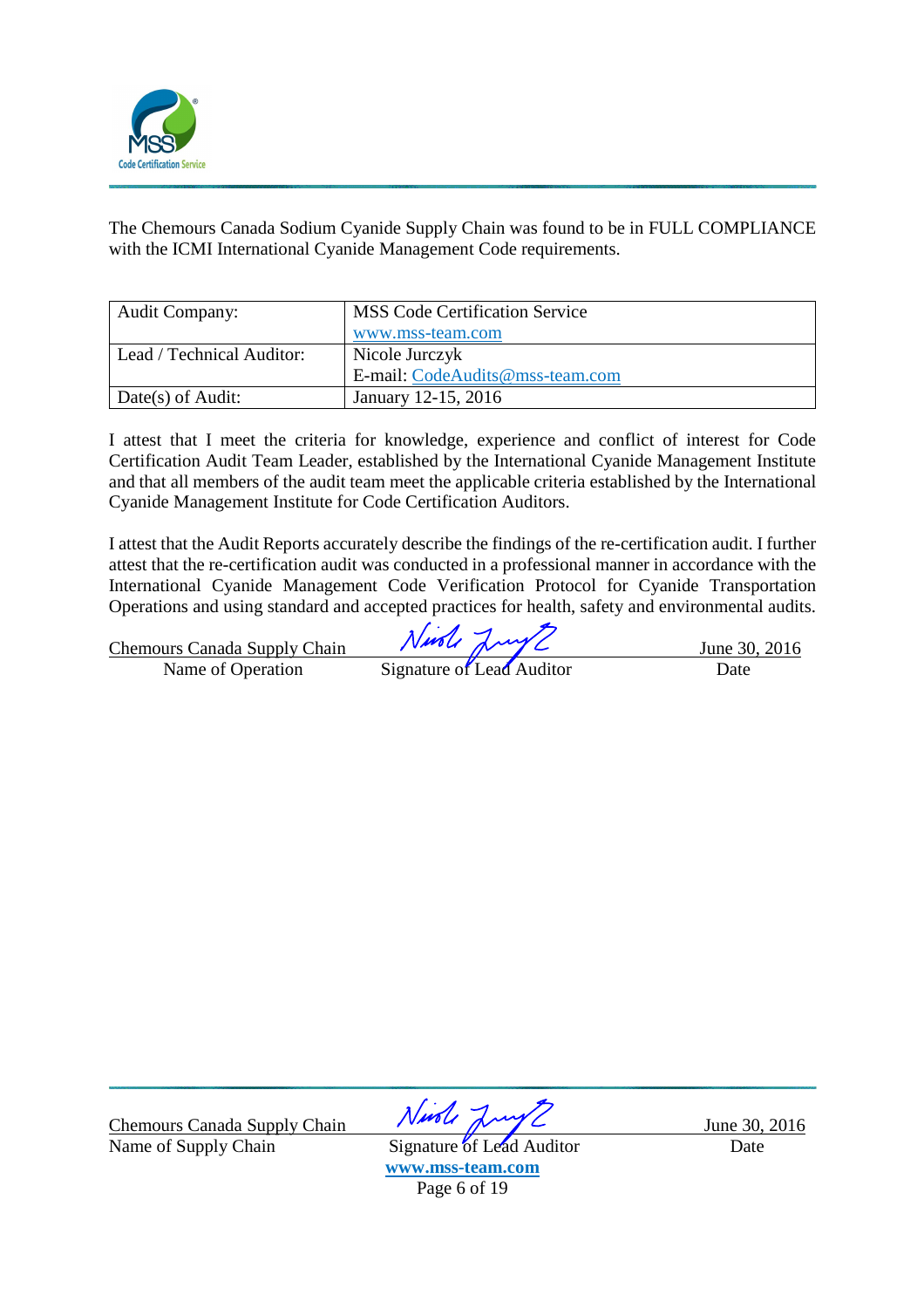

| <b>1. TRANSPORT:</b>           | Transport cyanide in a manner that minimizes the potential for accidents<br>and releases.                                 |
|--------------------------------|---------------------------------------------------------------------------------------------------------------------------|
| <b>Transport Practice 1.1:</b> | Select cyanide transport routes to minimize the potential for<br>accidents and releases.                                  |
| The operation is               | $\blacksquare$ in full compliance with<br>in substantial compliance with Transport Practice 1.1<br>not in compliance with |

#### *Summarize the basis for this Finding:*

Groupe Robert has implemented a process to address ICMI requirements regarding route selection, route risk assessment, route approval, and driver feedback. Records were available to show that ICMC route determination, risk assessment, and risk mitigation requirements were fulfilled. Population density, road infrastructure, pitch and grade of the roads, and proximity of the routes to water bodies were considered during the route evaluation process.

The Groupe Robert Transportation Manager reviews and approves all transportation routes used for cyanide shipments. The Transportation Manager reviews the cyanide routes at least every three years and maintains the approved routing documentation for each cyanide transportation route. Feedback from drivers is given in real time using the satellite communication system. Drivers have direct communication with the dispatchers and route planners and give feedback on routes, as necessary.

Records were available to show that the Groupe Robert Transportation Manager evaluated risks associated with routes when they were initially established. Specific routes, risks, and risk mitigation measures are detailed in the records. The company also publishes a pamphlet that outlines allowed weights for normal times of year and during the spring thaw so that drivers have the necessary information at all times.

The consideration of stakeholder concerns, such as the use of only government-designated hazmat route, ensures adherence to local requirements regarding hazardous materials. Hazmat roads are readily available and there are no special concerns associated with these routes. Stakeholder concerns are also considered by Chemours during the establishment of the Emergency Response Assistance Plan (ERAP) that is on file with the Canadian government (Transport Canada).

There are no special security concerns. The containers are sealed. Trucks originate at the Memphis, TN production facility and are transported to either Octium Solutions interim storage facility

Name of Supply Chain Signature of Lead Auditor Date

Chemours Canada Supply Chain Ningle June 30, 2016

**www.mss-team.com**  Page 7 of 19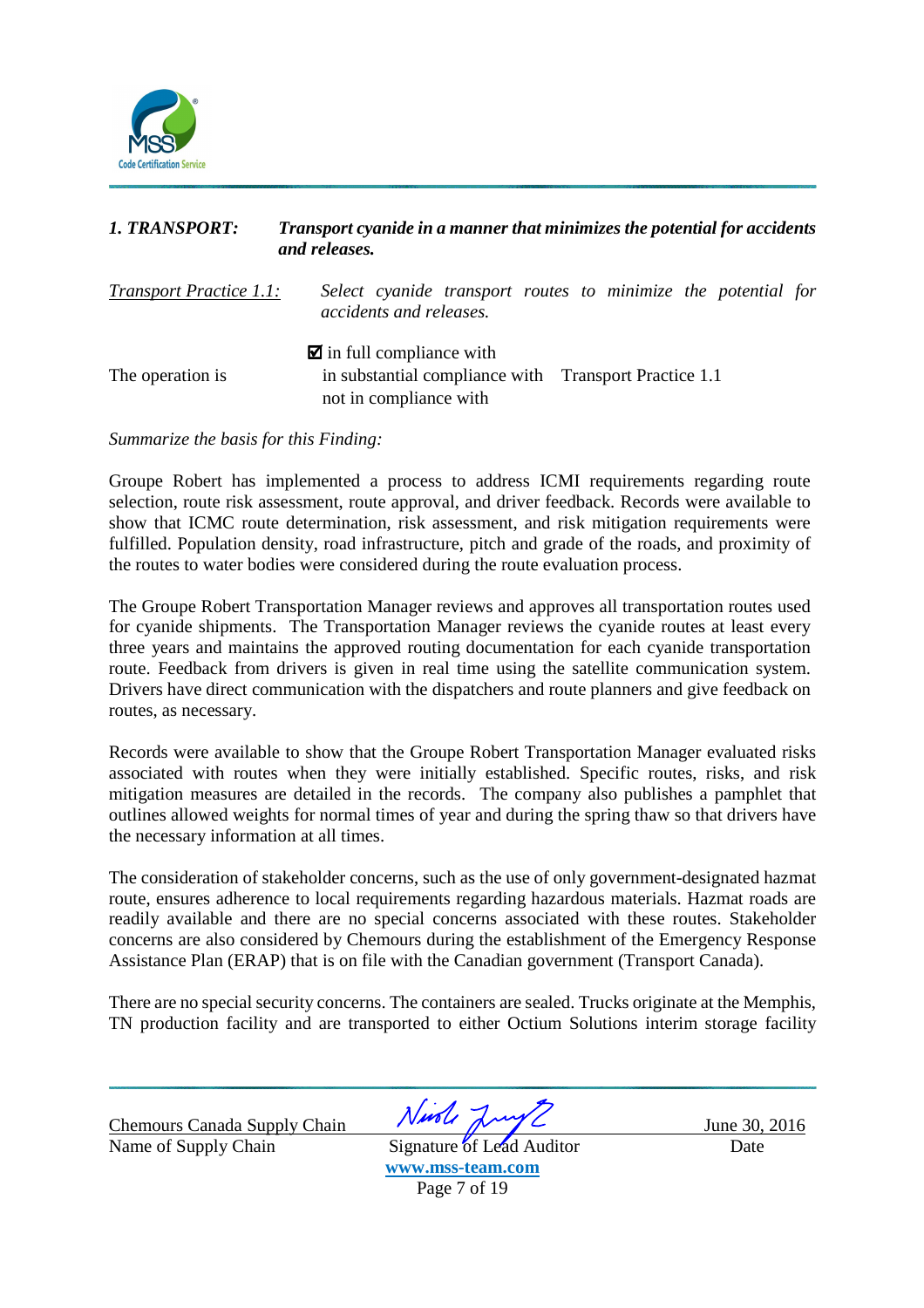

located in Malartic, Quebec or the Groupe Robert Boucherville Terminal outside of Montreal. The product is then transported to mine sites. Drivers are instructed not to stop in undesignated locations or take detours from the pre-established routes.

Chemours communicates emergency response information to external responders who would respond in the event of an emergency. Chemours has trained personnel at the local hospital and also trained its Canadian response contractor, per the Chemours Emergency Response Assistance Plan (ERAP) that is required by Canadian regulations. A letter from Transport Canada was reviewed and confirmation was made that the Emergency Response Assistance Plan (ERAP) is current and valid.

Groupe Robert does not use subcontractors for any portion of its cyanide transportation operations.

Confirmation was made during this audit that Chemours personnel confirmed continuous ICMC compliance to this transport practice through the performance of internal audits of the previous supply chain TONA and PCDC operations several times between 2012 and 2015. 2015 and 2016 shipment records were also reviewed during this audit. According to records and interviews, all operations within this supply chain (previous and current warehouse and transportation partners) were maintained in compliance with ICMC requirements continuously since the previous ICMC certification audit in 2012.

| <b>Transport Practice 1.2:</b> | Ensure that personnel operating cyanide handling and<br>transport equipment can perform their jobs with<br>minimum risk to communities and the environment. |                               |  |
|--------------------------------|-------------------------------------------------------------------------------------------------------------------------------------------------------------|-------------------------------|--|
| The operation is               | $\blacksquare$ in full compliance with<br>in substantial compliance with<br>not in compliance with                                                          | <b>Transport Practice 1.2</b> |  |

*Summarize the basis for this Finding:* 

Groupe Robert uses only trained, qualified and licensed drivers. Drivers have a minimum of three years of experience and each has a Commercial Driver's License with hazardous material transportation cards. There is an annual check that the driver has a valid license; the Canadian

Name of Supply Chain Signature of Lead Auditor Date

Chemours Canada Supply Chain Night June 30, 2016

**www.mss-team.com**  Page 8 of 19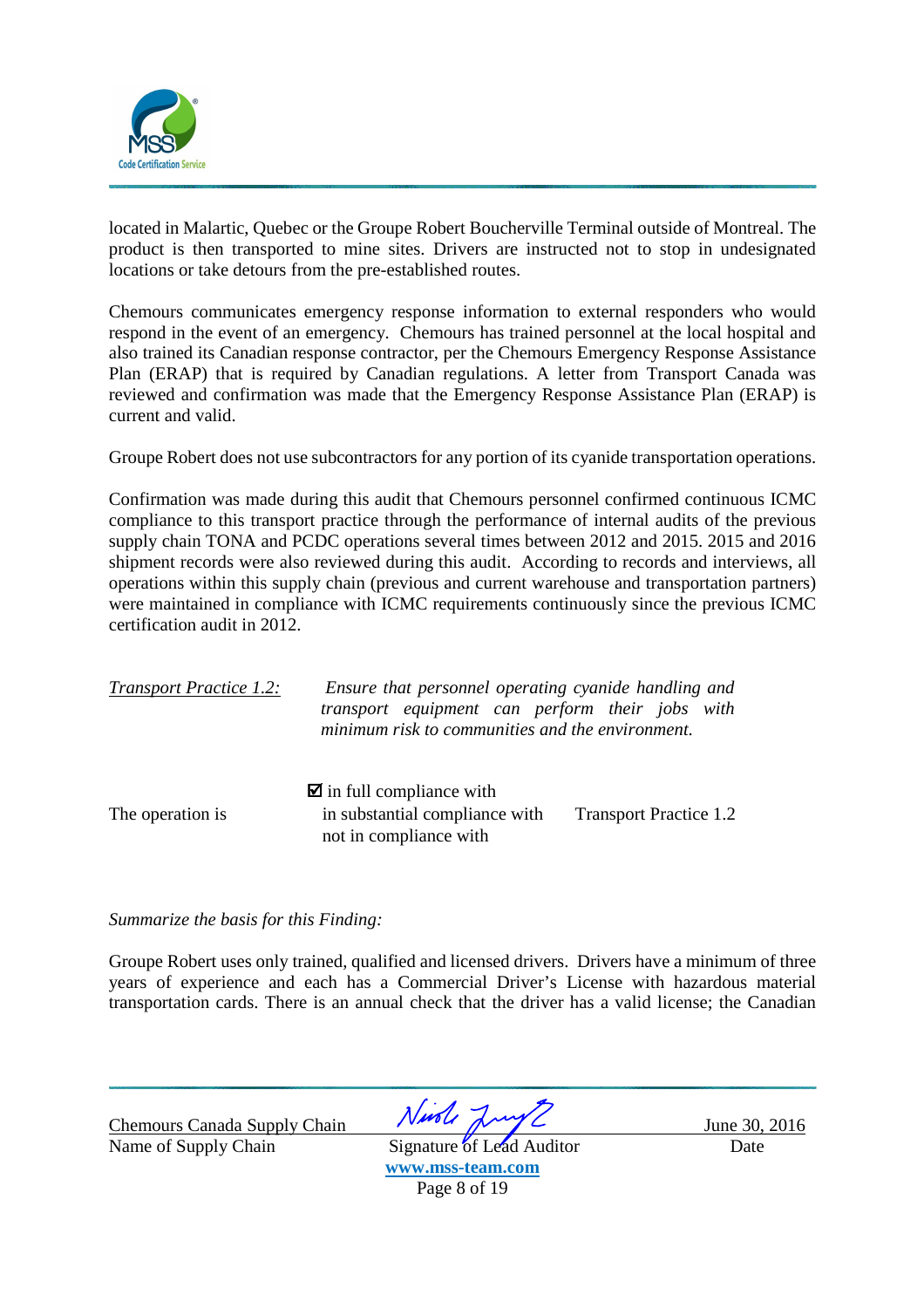

Class 1 commercial license is valid for 5 years. Groupe Robert issues a Dangerous Goods authorization card that is valid for three years.

The training "Transporting Dangerous Goods" is given to drivers every three years. The training materials were found to be thorough. A written test is given after training to ensure competency and understanding. The computer dispatch system indicates when the training is due. The system prevents dispatch of a load to drivers who have not completed their training requirements or who have expired documentation.

Record reviews and interviews confirmed that all personnel operating cyanide transport equipment are qualified and have been trained sufficiently to enable them to perform their jobs safely and appropriately.

Groupe Robert does not use subcontractors for any portion of its cyanide transportation operations.

Confirmation was made during this audit that Chemours personnel confirmed continuous ICMC compliance to this transport practice through the performance of internal audits of the previous supply chain TONA and PCDC operations several times between 2012 and 2015. 2015 and 2016 shipment records were also reviewed during this audit. According to records and interviews, all operations within this supply chain (previous and current warehouse and transportation partners) were maintained in compliance with ICMC requirements continuously since the previous ICMC certification audit in 2012.

| <b>Transport Practice 1.3:</b> |                                                                                                    | Ensure that transport equipment is suitable for the cyanide shipment. |
|--------------------------------|----------------------------------------------------------------------------------------------------|-----------------------------------------------------------------------|
| The operation is               | $\blacksquare$ in full compliance with<br>in substantial compliance with<br>not in compliance with | <b>Transport Practice 1.3</b>                                         |

#### *Summarize the basis for this Finding:*

Groupe Robert maintains a "Weight and Restrictions" procedure that details the allowed weights per axle and per trailer. In addition to this procedure, printed weight requirements are issued to drivers for normal conditions and thaw conditions. Drivers can use up to 6-axle aluminum chassis to support the weight in the thaw period. The planner aligns the bill of lading with the trucks, chassis, and roads where the load will be shipped. Confirmation was made that Groupe Robert equipment is suitable for Chemours' standard shipping weights indicated on shipping papers.

Name of Supply Chain Signature of Lead Auditor Date

Chemours Canada Supply Chain  $N$ *ush*  $\frac{2016}{30,2016}$ 

**www.mss-team.com** 

Page 9 of 19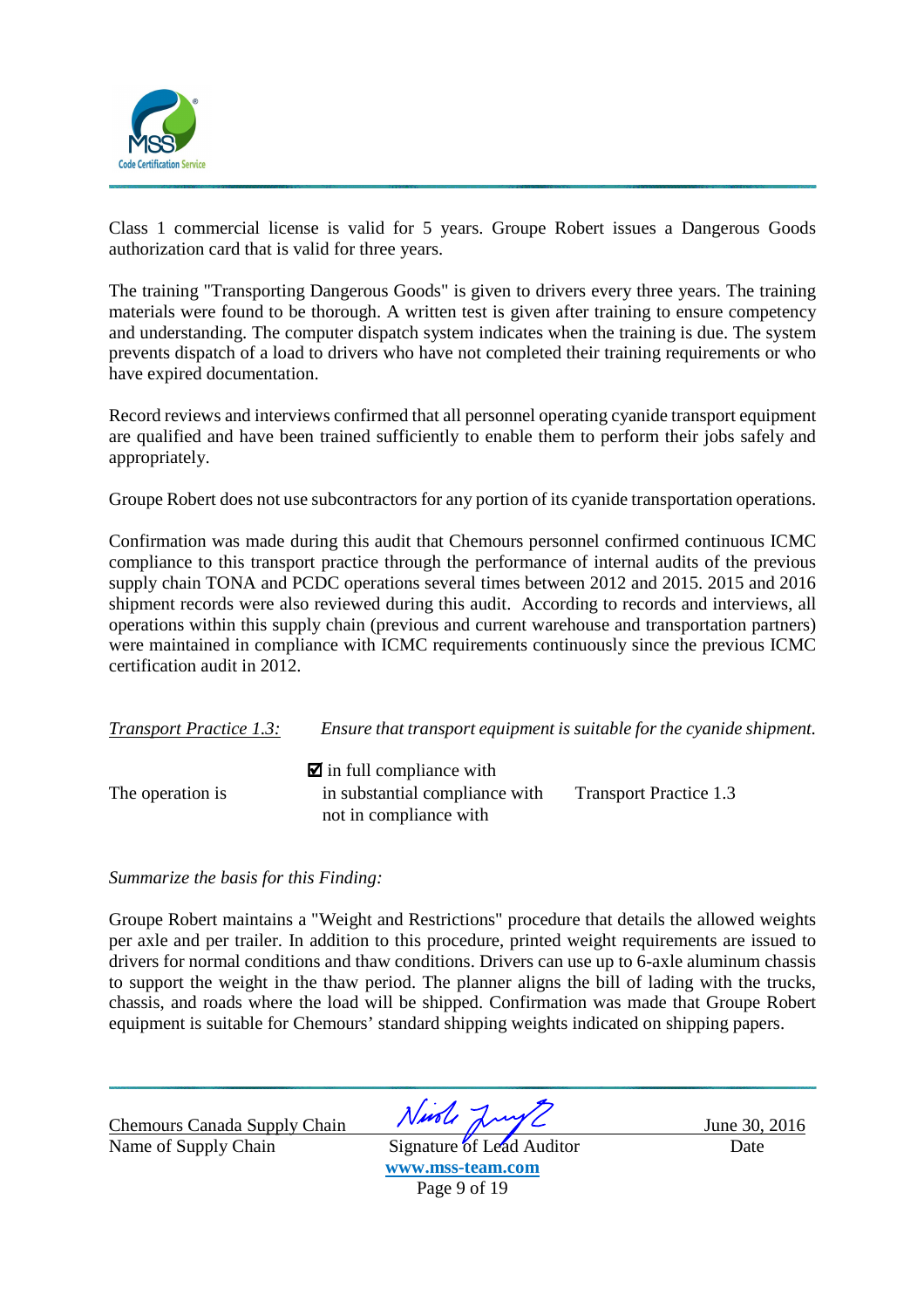

Weight tolerances were confirmed through the review of records and data plates on the equipment. A review of shipping papers confirmed that loads have not exceeded the equipment capacity ratings.

Chemours loads the cyanide into the ISO tanks and trailers. Chemours and its packaging partners utilize documented procedures for the loading of trailers. Standard weights are loaded and shipped. Groupe Robert drivers check the axle weights upon departure with a cyanide shipment to ensure that the load is evenly distributed and to ensure that packaging integrity is retained.

Groupe Robert does not use subcontractors for any portion of its cyanide transportation operations.

Confirmation was made during this audit that Chemours personnel confirmed continuous ICMC compliance to this transport practice through the performance of internal audits of the previous supply chain TONA and PCDC operations several times between 2012 and 2015. 2015 and 2016 shipment records were also reviewed during this audit. According to records and interviews, all operations within this supply chain (previous and current warehouse and transportation partners) were maintained in compliance with ICMC requirements continuously since the previous ICMC certification audit in 2012.

| <b>Transport Practice 1.4:</b> |                                                                                                    | Develop and implement a safety program for transport of cyanide. |
|--------------------------------|----------------------------------------------------------------------------------------------------|------------------------------------------------------------------|
| The operation is               | $\blacksquare$ in full compliance with<br>in substantial compliance with<br>not in compliance with | <b>Transport Practice 1.4</b>                                    |

### *Summarize the basis for this Finding:*

Chemours and its packaging partners load the cyanide into ISO tanks and trailers using formal procedures and checklists. Extensive blocking and bracing is used for the packing of bag-boxes, flo-bins, and Eco-paks. ISO tanks are inspected prior to shipment to ensure that the unit is secure and ready for shipment. Groupe Robert drivers check the axle weights to ensure that the product is evenly distributed and to ensure that packaging integrity is retained.

UN 1689 placards are displayed on all four sides of the trailers. Drivers maintain records to show pre-trip and post-trip inspections and the results of these inspections. Vehicle inspections are required by procedure, the performance of the inspection is recorded in the electronic log system. A paper log book is also maintained. There is a formal preventive maintenance program in place. The frequency of preventive maintenance tasks are defined by the type of activity for which that

Name of Supply Chain Signature of Lead Auditor Date

Chemours Canada Supply Chain  $N$ *ush*  $\frac{2016}{30,2016}$ 

**www.mss-team.com**  Page 10 of 19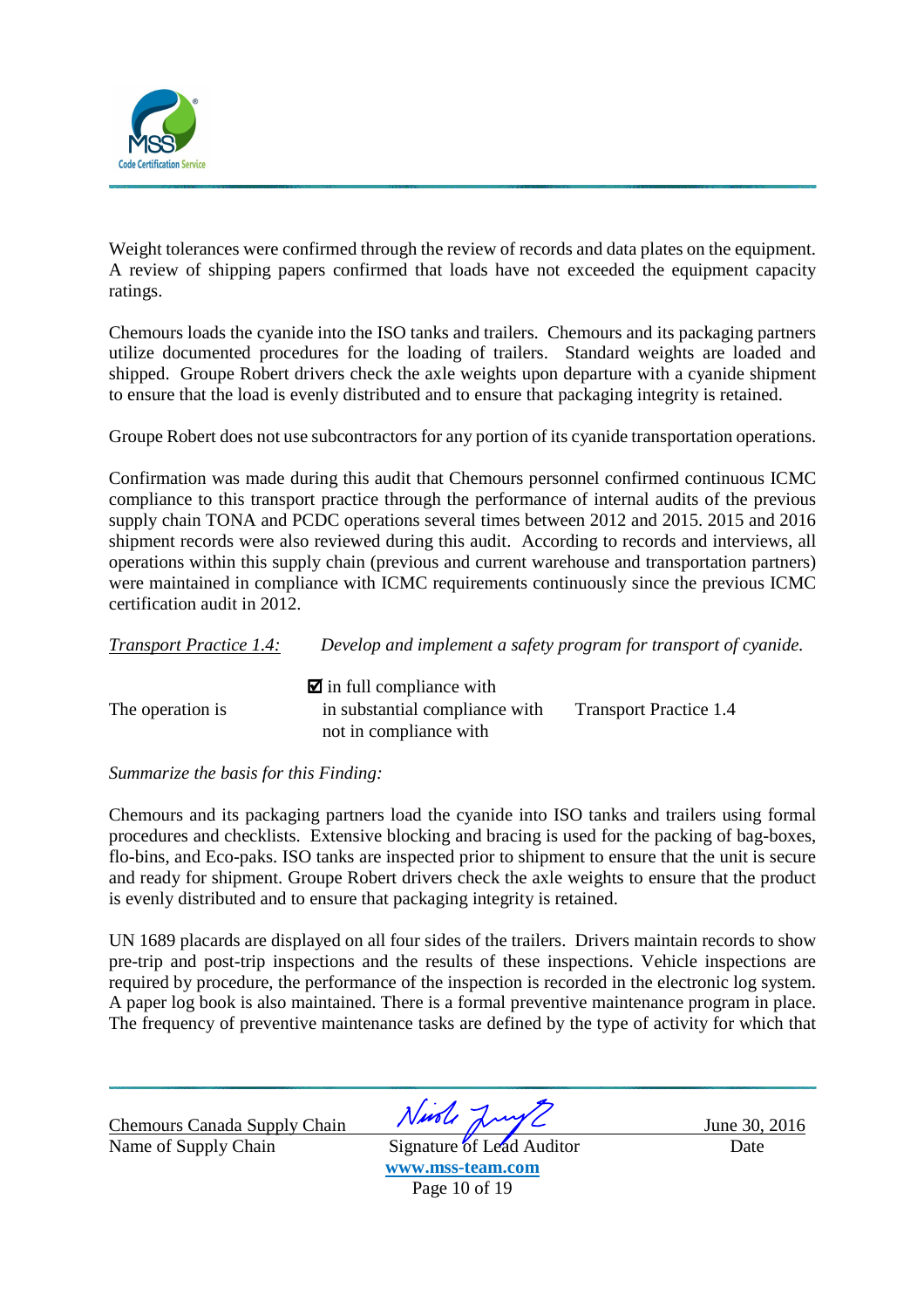

equipment is used. Trucks undergo preventive maintenance on a defined frequency and are fully inspected at least annually, as required by Canadian law.

Groupe Robert drivers use designated truck stops and limit driver hours of service, in accordance with Canadian law. The Transportation Manager receives a warning if anyone is driving beyond the allowed hours. Logs demonstrated that drivers are not exceeding limitations.

Groupe Robert maintains a procedure entitled "Load Securing Labels and Tags". The ISO containers are all sealed. The loads are secured by the shipper and the loads are not opened by the driver.

According to interviews with the General Manager and the Driver Trainer, Groupe Robert drivers are empowered to stop a shipment if weather conditions or road conditions are unsafe. There is also a driver fatigue program to ensure that drivers know that they can stop a shipment and rest if necessary. Groupe Robert runs a campaign in the spring and fall to remind drivers that they need to be well-rested. Drivers need to notify the dispatcher if they want to stop a shipment.

There is a documented Drug and Alcohol policy entitled: "Illicit drugs". This policy was reviewed during the audit. There is a zero tolerance for drug and/or alcohol use while on duty. The policy expressly forbids driving while under the influence of illicit drugs and alcohol. Testing is down pre-employment, random testing, post-accident, reasonable doubt, return to duty, and follow-up testing.

Records were available to demonstrate that the requirements of each of the above mentioned sections (1.4.3 a) through f)) had been fulfilled.

Groupe Robert does not use subcontractors for any portion of its cyanide transportation operation.

Confirmation was made during this audit that Chemours personnel confirmed continuous ICMC compliance to this transport practice through the performance of internal audits of the previous supply chain TONA and PCDC operations several times between 2012 and 2015. 2015 and 2016 shipment records were also reviewed during this audit. According to records and interviews, all operations within this supply chain (previous and current warehouse and transportation partners) were maintained in compliance with ICMC requirements continuously since the previous ICMC certification audit in 2012.

Name of Supply Chain Signature of Lead Auditor Date

Chemours Canada Supply Chain Night June 30, 2016

**www.mss-team.com**  Page 11 of 19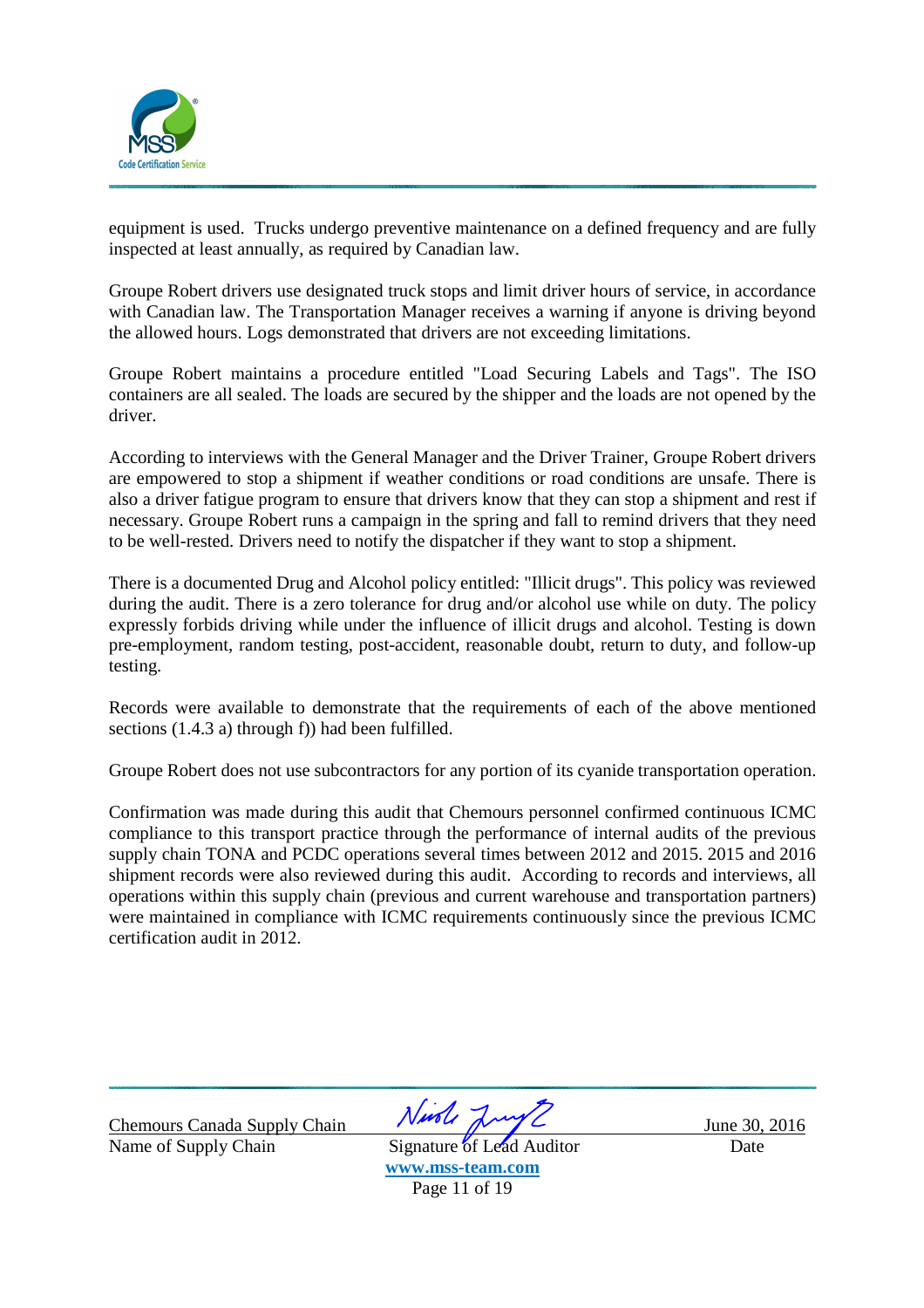

| <b>Transport Practice 1.5:</b> | Follow international standards for transportation of cyanide by sea<br>and air.                    |                               |
|--------------------------------|----------------------------------------------------------------------------------------------------|-------------------------------|
| The operation is               | $\blacksquare$ in full compliance with<br>in substantial compliance with<br>not in compliance with | <b>Transport Practice 1.5</b> |

*Summarize the basis for this Finding:* 

Groupe Robert does not transport containers by sea or by air. This section of the Cyanide Code does not apply to the supply chain.

| <i>Transport Practice 1.6:</i> | <i>Track cyanide shipments to prevent losses during transport.</i>                                 |                               |
|--------------------------------|----------------------------------------------------------------------------------------------------|-------------------------------|
| The operation is               | $\blacksquare$ in full compliance with<br>in substantial compliance with<br>not in compliance with | <b>Transport Practice 1.6</b> |

*Summarize the basis for this Finding:*

Groupe Robert uses a satellite system and cell phones to ensure that drivers are always able to communicate with dispatch personnel and others, as necessary. The communication equipment is used on a daily basis and is checked during the pre-trip inspections to ensure that it functions properly. Interviews confirmed this practice.

Blackout areas do not present a significant problem on the routes traveled due to the use of satellite tracking equipment.

Groupe Robert trucks are tracked using GPS. Electronic logs are maintained and dispatchers monitor each trip. Dispatch personnel demonstrated their ability to access real-time information if there were any question as to the location of a truck.

Drivers have shipping documentation including the Bill of Lading with them at all times during a shipment. Bills of Lading were sampled and were found to be complete with amount of cyanide, full description of materials, emergency phone numbers; and receipt of material by the mine.

Chemours Canada Supply Chain *Nurole June 20, 2016*<br>Name of Supply Chain Signature of Lead Auditor Date

Name of Supply Chain Signature of Lead Auditor Date **www.mss-team.com**  Page 12 of 19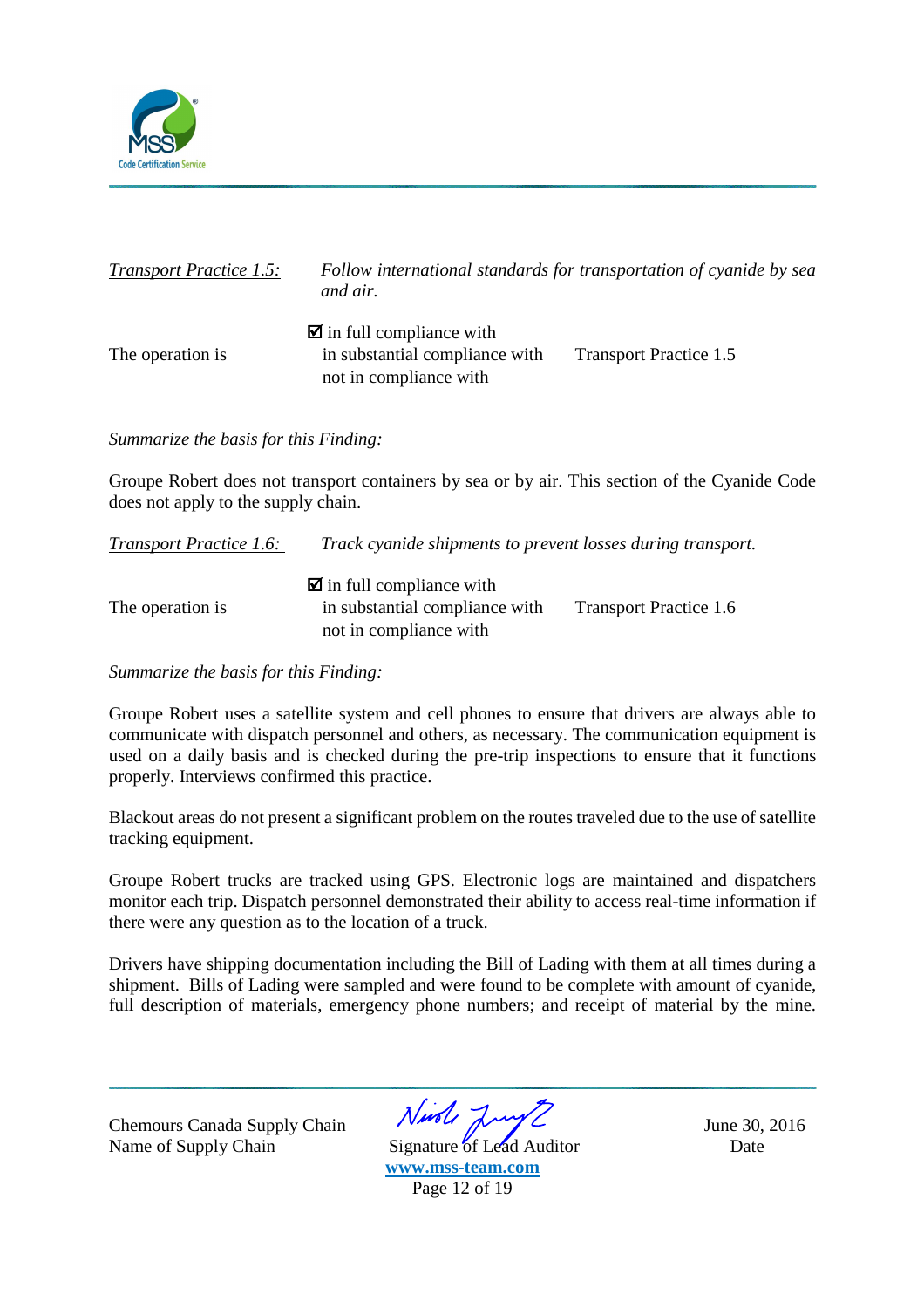

Drivers carry emergency response procedures and a book entitled the Emergency response Guidebook with them during deliveries.

Groupe Robert does not use subcontractors for any portion of its cyanide transportation operations.

Confirmation was made during this audit that Chemours personnel confirmed continuous ICMC compliance to this transport practice through the performance of internal audits of the previous supply chain TONA and PCDC operations several times between 2012 and 2015. 2015 and 2016 shipment records were also reviewed during this audit. According to records and interviews, all operations within this supply chain (previous and current warehouse and transportation partners) were maintained in compliance with ICMC requirements continuously since the previous ICMC certification audit in 2012.

| 2. INTERIM STORAGE:            | Design, construct and operate cyanide trans-shipping depots and<br>interim storage sites to prevent releases and exposures. |                               |  |
|--------------------------------|-----------------------------------------------------------------------------------------------------------------------------|-------------------------------|--|
| <b>Transport Practice 2.1:</b> | Store cyanide in a manner that minimizes the potential for accidental<br>releases.                                          |                               |  |
| The operation is               | $\blacksquare$ in full compliance with<br>in substantial compliance with<br>not in compliance with                          | <b>Transport Practice 2.1</b> |  |

### *Summarize the basis for this Finding:*

Octium Solutions is the interim storage facility for this supply chain. Cyanide signs are posted on the fence. There is also signage that bans eating, smoking and indicates which PPE is required.

The Octium Solutions facility has a locked fence, camera surveillance, and a sign-in process. Unauthorized access is prohibited. Surveillance footage is retained for a defined period of time. The ISO tanks observed during the audit were sealed and secured so that they could not be moved by unauthorized personnel.

ISO tanks are brought to Octium Solutions by Empire Express drivers and are then picked up for delivery to mine sites by Groupe Robert drivers. ISO tanks are not being opened, only stored in a secure truck yard. There were no other materials being stored near the ISO tank trailers. Defined practices require that other materials at the facility be stored far away from the cyanide.

Chemours Canada Supply Chain *Nurole June 20, 2016*<br>Name of Supply Chain Signature of Lead Auditor Date Name of Supply Chain Signature of Lead Auditor Date

**www.mss-team.com**  Page 13 of 19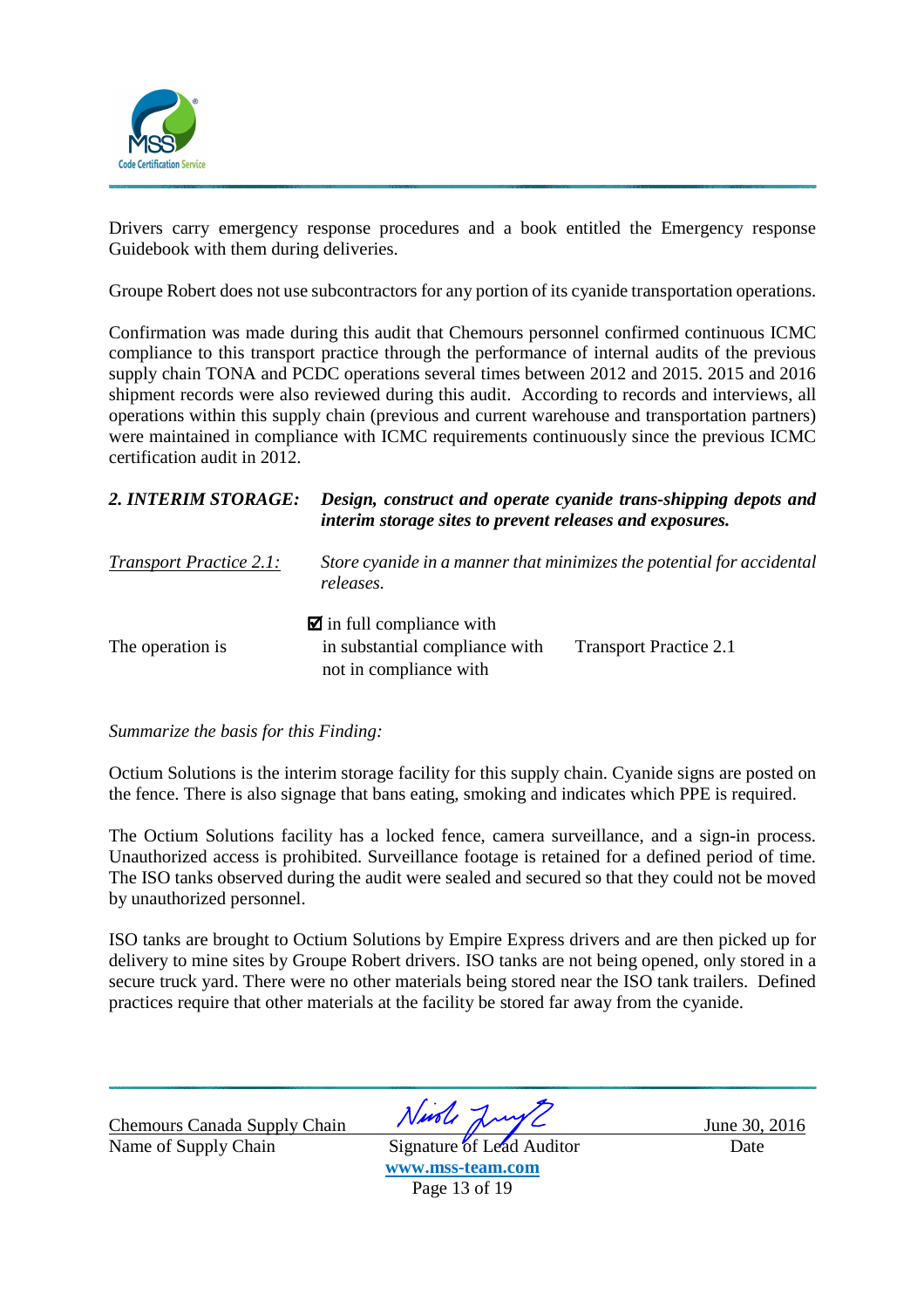

The Octium Solutions facility is compacted gravel with a membrane underneath. There are no water bodies in close proximity. The entire site is surrounded by a rain water retention system. There is a valve to close off storm water, if necessary. The storage area is sloped to ensure proper containment in the unlikely event of a spill event involving rainwater or fire water. Trailers are stored outside in this interim storage facility. The ventilation requirement does not apply. The storage area was deemed to be acceptable by the auditor.

Confirmation was made during this audit that Chemours personnel confirmed continuous ICMC compliance to this transport practice through the performance of internal audits of the previous supply chain TONA and PCDC operations several times between 2012 and 2015. 2015 and 2016 shipment records were also reviewed during this audit. According to records and interviews, all operations within this supply chain (previous and current warehouse and transportation partners) were maintained in compliance with ICMC requirements continuously since the previous ICMC certification audit in 2012.

| <b>3. EMERGENCY RESPONSE:</b>  | Protect communities and the environment through the<br>of emergency response<br>strategies<br>and<br>development<br>capabilities    |
|--------------------------------|-------------------------------------------------------------------------------------------------------------------------------------|
| <b>Transport Practice 3.1:</b> | Prepare detailed emergency response plans for potential cyanide<br>releases.                                                        |
| The operation is               | $\blacksquare$ in full compliance with<br>in substantial compliance with<br><b>Transport Practice 3.1</b><br>not in compliance with |

*Summarize the basis for this Finding:* 

The Groupe Robert Emergency Intervention Plan is kept in the trucks at all times and indicates the telephone numbers that are to be called in the case of an emergency. The Chemours document "Transportation Emergency Information" is also used by Groupe Robert and is maintained in the trucks. The emergency planning information was found to be appropriate for the routes driven. Octium Solutions maintains an emergency response plan that is appropriate for the facility and was found to be up-to-date. The Chemours ERAP was up-to-date and records were available to demonstrate that it is on file with the Canadian government. This information was shared with Groupe Robert and is maintained by Chemours. In addition to the emergency documentation noted

Name of Supply Chain Signature of Lead Auditor Date

Chemours Canada Supply Chain  $N$ *ush*  $\frac{2016}{30,2016}$ 

**www.mss-team.com**  Page 14 of 19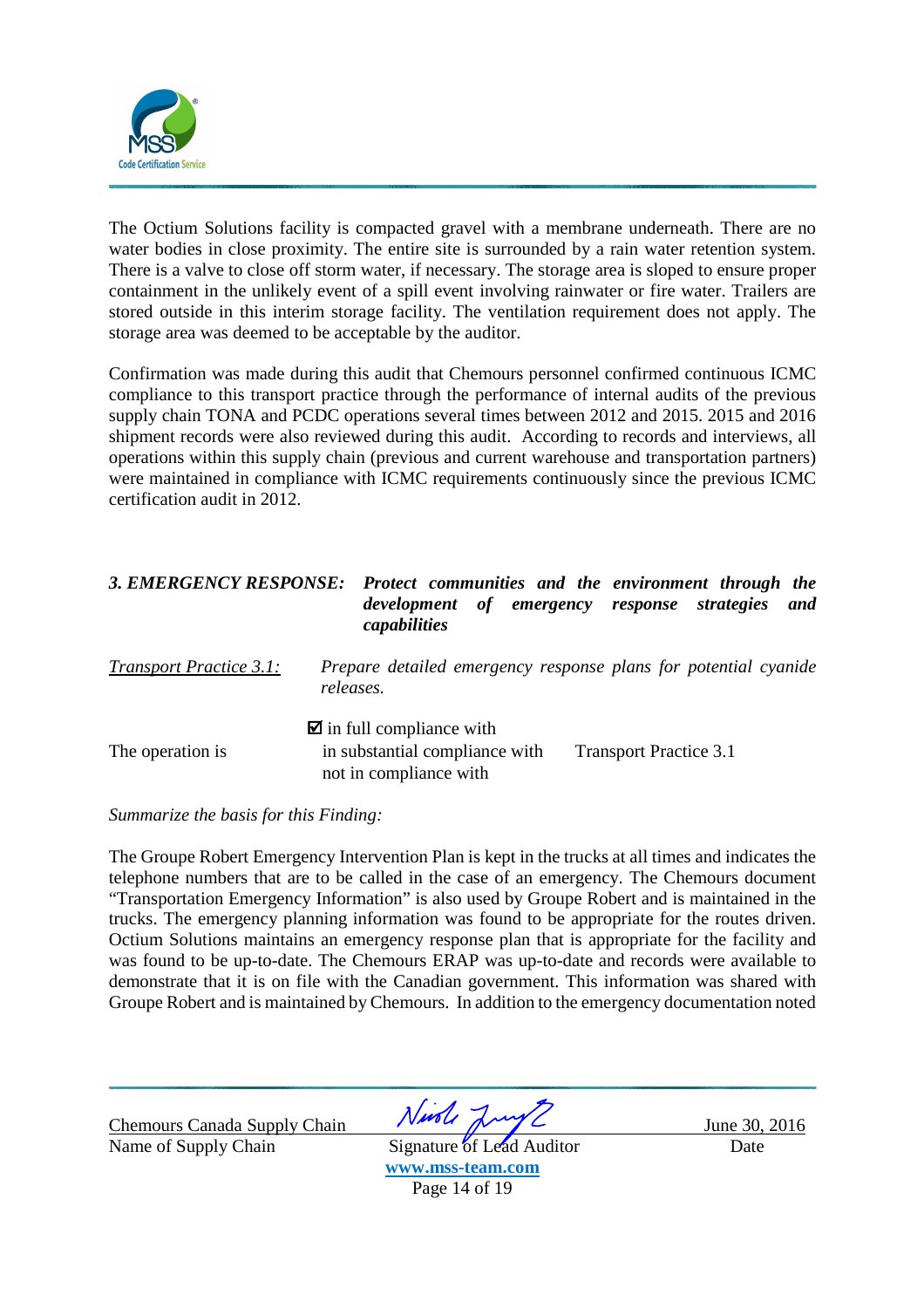

here, drivers reported that they also have the Emergency Response Guidebook in the truck at all times.

The plans for Groupe Robert and Octium Solutions were found to be appropriate for the operations. Groupe Robert also has a security plan that is based on a risk assessment and was found to be upto-date.

Only solid sodium cyanide is transported in this supply chain. All procedures and plans specifically reference the response steps that are to be taken for solid cyanide spills. The emergency response plan maintained by Groupe Robert is specific to trucking. The emergency response plan maintained by Octium Solutions is specific to interim storage. The Chemours ERAP addresses all modes of transport.

Groupe Robert only transports cyanide via truck and all scenarios considered in the emergency planning documents were related to truck accidents or small cyanide spills from packaging. Solid sodium cyanide (the only physical form transported), roadway infrastructure differences, and the roles of the different emergency responders are discussed in the planning information.

The emergency planning information is appropriate for the type of product being transported, solid sodium cyanide. The planning information is general, but was found to be appropriate for the different types of containers and trailers that are used in this supply chain.

Groupe Robert maintains Vehicle Accident Procedures for accidents with, and without spilled materials. The emergency procedures are thorough and are maintained as part of the Driver's Manual. The manual is required to be in the trucks during transport. In addition to this information, the Chemours Transportation Emergency Information is available in the trucks during deliveries. The emergency planning information and Driver's Manual were found to be appropriate for the routes driven. The documentation describes what steps are to be taken in response to traffic accidents. The procedures include cyanide-specific response actions and general cyanide safety information.

Octium Solutions' emergency response plan is appropriate for anticipated emergency situations specific to interim storage.

Chemours maintains an Emergency Response Action Plan (ERAP) for all transportation modes in Canada, as required by regulations. These emergency plans are appropriate for this supply chain and address all modes of transportation in Canada. Emergency Response Contractors are trained by Chemours every three years, as described in the ERAP.

Name of Supply Chain Signature of Lead Auditor Date

Chemours Canada Supply Chain  $Nmbl$   $\sqrt{vol}$  June 30, 2016

**www.mss-team.com**  Page 15 of 19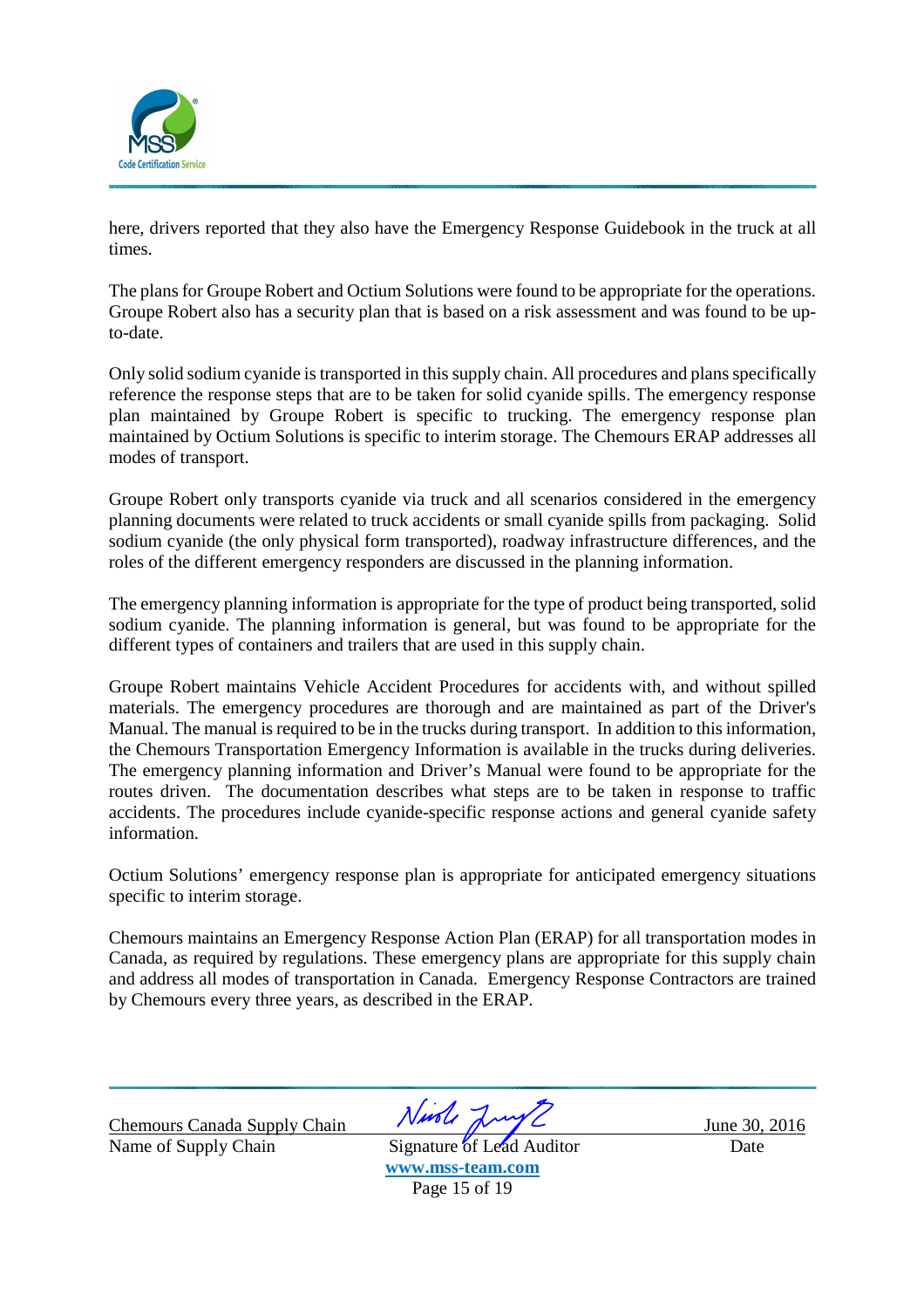

Solid sodium cyanide (the only physical form transported), roadway infrastructure differences, and the roles of the different emergency responders are discussed in the planning information.

Confirmation was made during this audit that Chemours personnel confirmed continuous ICMC compliance to this transport practice through the performance of internal audits of the previous supply chain TONA and PCDC operations several times between 2012 and 2015. According to records and interviews, all operations within this supply chain (previous and current warehouse and transportation partners) were maintained in compliance with ICMC requirements continuously since the previous ICMC certification audit in 2012.

*Transport Practice 3.2: Designate appropriate response personnel and commit necessary resources for emergency response.* 

|                  | $\blacksquare$ in full compliance with |                               |
|------------------|----------------------------------------|-------------------------------|
| The operation is | in substantial compliance with         | <b>Transport Practice 3.2</b> |
|                  | not in compliance with                 |                               |

#### *Summarize the basis for this Finding:*

Emergency response training and cyanide-specific safety and emergency response training is covered as part of general Dangerous Goods training all drivers receive. Octium personnel are also trained in emergency response procedures. Records were available for review and were found to be acceptable. The responsibilities of the drivers and/or interim storage personnel are clearly defined in the emergency planning information.

At the time of dispatch, the driver is issued an emergency equipment bag and Sodium Cyanide Driver PPE Checklist. Records were available to show that the drivers are checking equipment availability and kit completeness before each trip. The bag contains: goggles, chemical suit, rubber boots, gloves, tarp, and containment pool. The bags are sealed to ensure that the contents have not been disrupted. If the seal is broken the Quebec Fleet Supervisor/Driver Trainer is notified by the driver and the bag is re-stocked. Octium Solutions also maintains a list of emergency response equipment that it maintains at the interim storage facility.

Emergency response training and cyanide-specific safety and emergency response training is given to employees every three years during their Dangerous Goods training. Octium Solutions personnel are refreshed on emergency response procedures at defined frequencies.

The emergency equipment bags that are put in the trucks are sealed to ensure that the contents have not been disrupted. If the seal is broken the Quebec Fleet Supervisor/Driver Trainer is notified by

Chemours Canada Supply Chain *Nurole June 20, 2016*<br>Name of Supply Chain Signature of Lead Auditor Date Name of Supply Chain Signature of Lead Auditor Date

**www.mss-team.com**  Page 16 of 19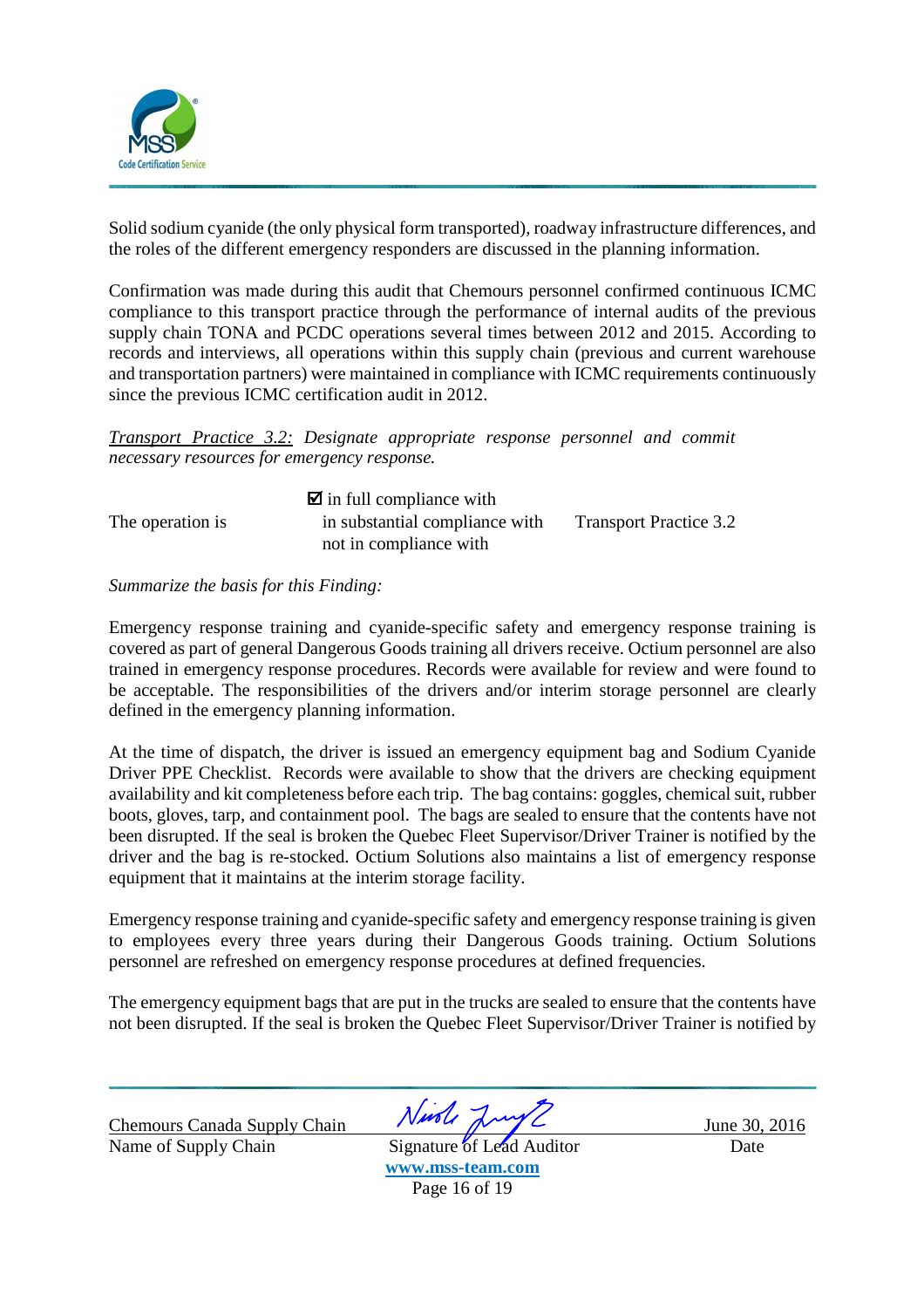

the driver and the bag is re-stocked. Octium Solutions has implemented an inspection process to ensure that emergency response equipment is in suitable condition and available for use at all times.

Groupe Robert does not use subcontractors for any portion of its cyanide transportation operations

Confirmation was made during this audit that Chemours personnel confirmed continuous ICMC compliance to this transport practice through the performance of internal audits of the previous supply chain TONA and PCDC operations several times between 2012 and 2015. According to records and interviews, all operations within this supply chain (previous and current warehouse and transportation partners) were maintained in compliance with ICMC requirements continuously since the previous ICMC certification audit in 2012.

| <b>Transport Practice 3.3:</b> | Develop procedures for internal and external emergency notification<br>and reporting.              |                               |  |  |
|--------------------------------|----------------------------------------------------------------------------------------------------|-------------------------------|--|--|
| The operation is               | $\blacksquare$ in full compliance with<br>in substantial compliance with<br>not in compliance with | <b>Transport Practice 3.3</b> |  |  |

*Summarize the basis for this Finding:* 

Emergency telephone numbers and contact information for Chemours, regulatory agencies, and medical facilities were available in all emergency response plans for each of the organizations in this supply chain. All emergency response planning documents reviewed for Groupe Robert, Octium Solutions, and Chemours are reviewed on an annual basis to ensure that the information is up-to-date and accurate.

Confirmation was made during this audit that Chemours personnel confirmed continuous ICMC compliance to this transport practice through the performance of internal audits of the previous supply chain TONA and PCDC operations several times between 2012 and 2015. According to records and interviews, all operations within this supply chain (previous and current warehouse and transportation partners) were maintained in compliance with ICMC requirements continuously since the previous ICMC certification audit in 2012.

*Transport Practice 3.4: Develop procedures for remediation of releases that recognize the additional hazards of cyanide treatment chemicals.*

Chemours Canada Supply Chain *Nurole June 20, 2016*<br>Name of Supply Chain Signature of Lead Auditor Date

Name of Supply Chain Signature of Lead Auditor Date **www.mss-team.com**  Page 17 of 19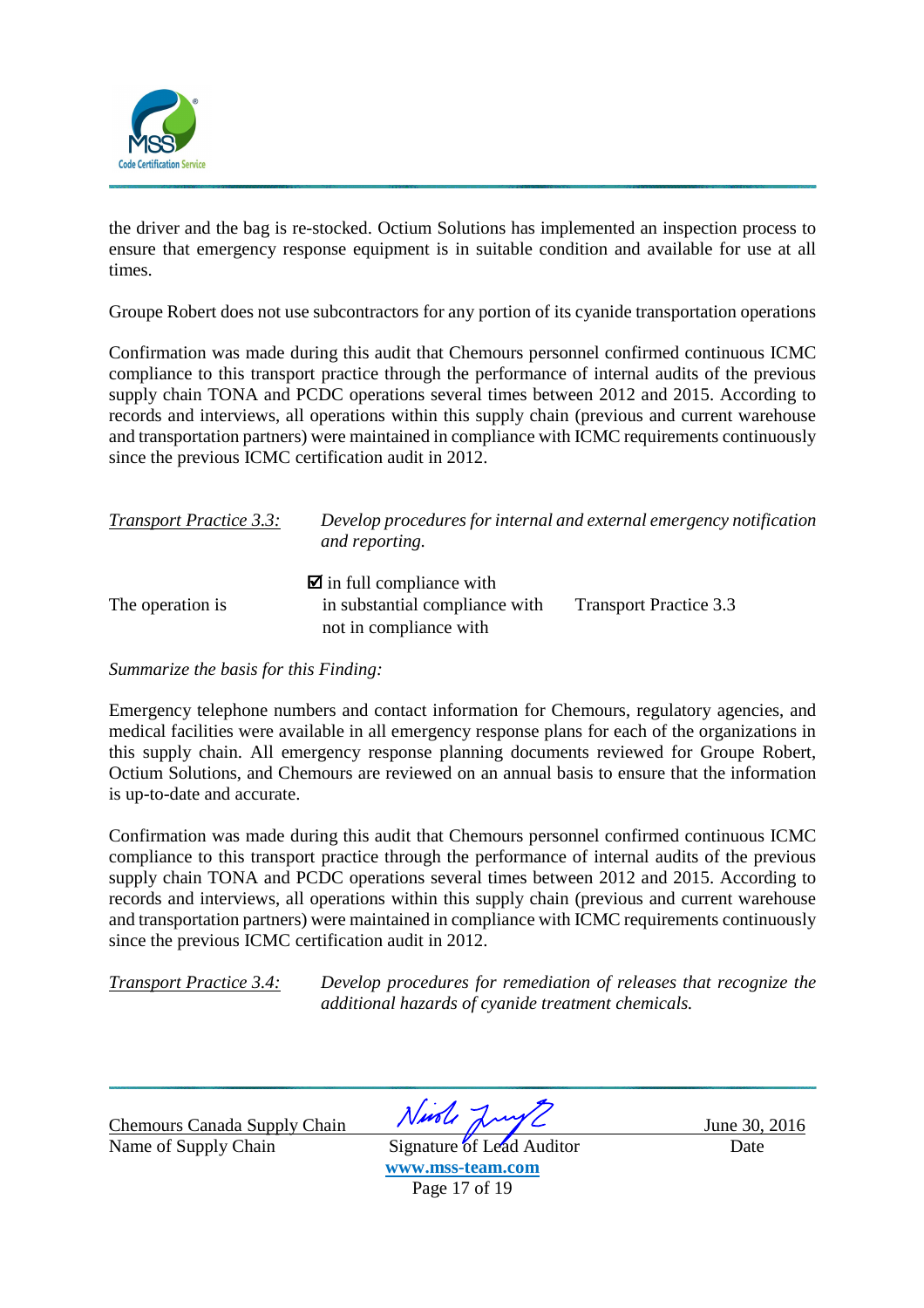

 $\blacksquare$  in full compliance with The operation is in substantial compliance with Transport Practice 3.4 not in compliance with

*Summarize the basis for this Finding:* 

Chemours maintains a document entitled "Cyanides Global Emergency Response Plan". Chemours would manage / guide any remediation activities using this document and the "Sodium Cyanide Emergency Response Guidelines" document. The documents were found to be detailed and appropriate for the supply chain.

Groupe Robert, Octium Solutions and Chemours procedures prohibit the use of chemicals such as sodium hypochlorite, ferrous sulfate and hydrogen peroxide to treat cyanide that has been released into surface water.

Confirmation was made during this audit that Chemours personnel confirmed continuous ICMC compliance to this transport practice through the performance of internal audits of the previous supply chain TONA and PCDC operations several times between 2012 and 2015. According to records and interviews, all operations within this supply chain (previous and current warehouse and transportation partners) were maintained in compliance with ICMC requirements continuously since the previous ICMC certification audit in 2012.

Chemours Canada Supply Chain Ningle June 30, 2016

Name of Supply Chain Signature of Lead Auditor Date **www.mss-team.com**  Page 18 of 19